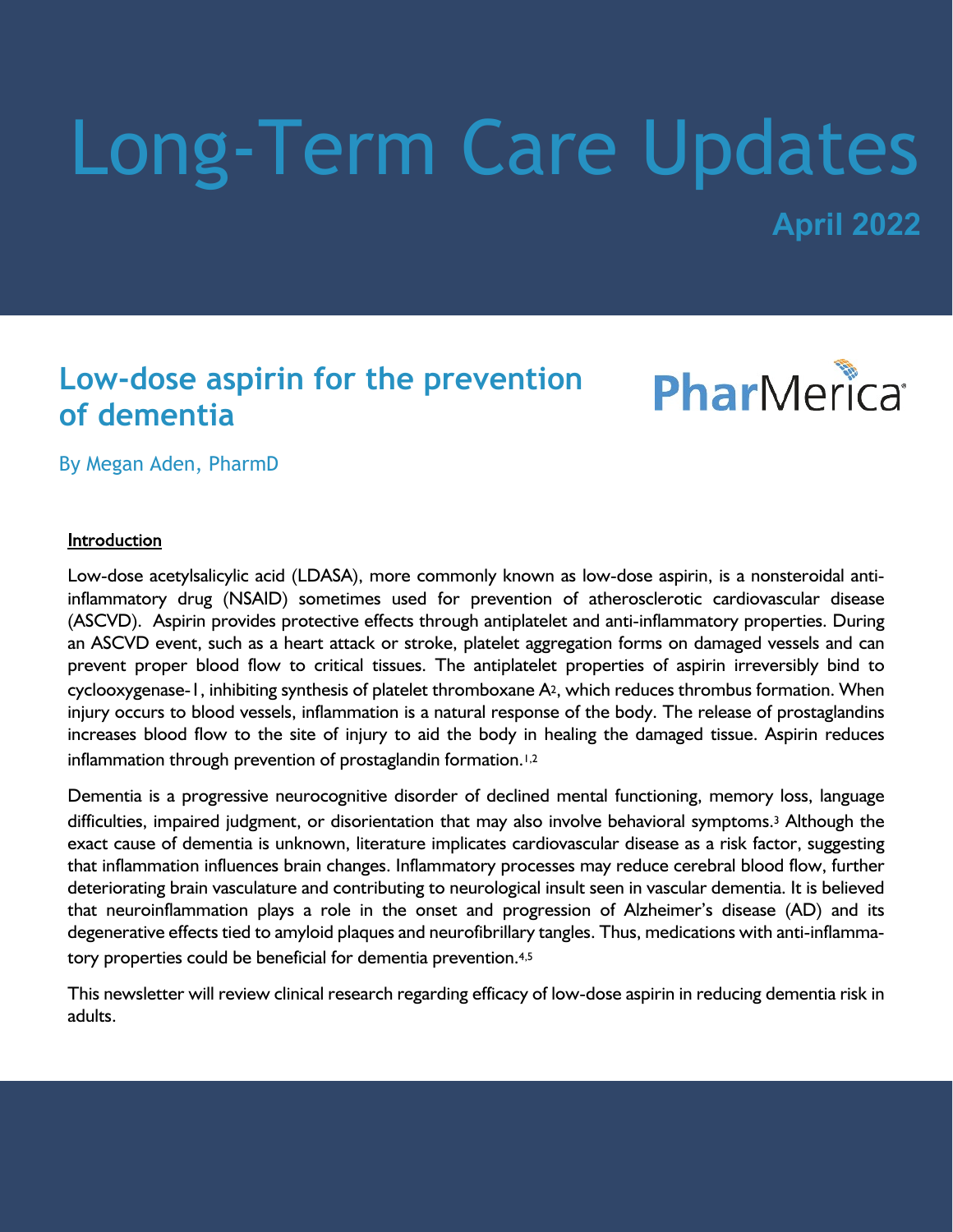#### **Clinical Evidence**

A meta-analysis published by Nguyen et al evaluated two prospective cohort studies that assessed the link between LDASA and dementia: ESTHER and UK Biobank. A total of 310,652 subjects >50 years of age with underlying cardiovascular risks were assessed for incidence of all-cause dementia, AD, and vascular dementia (VD). Use of LDASA was identified by clinical documentation, physician confirmed prescriptions, or participant questionnaires. In the ESTHER trial, adults received aspirin dosed less than 300mg daily, but there were no recorded doses in the UK Biobank trial. Subjects were categorized into four groups: non-aspirin use, use < 5 years, use from 5 to 10 years, and use ≥10 years. Baseline characteristics differed among the trials, with UK Biobank participants predominantly 64 years or younger, while a large proportion of ESTHER subjects were above 70 years. Further variances were found in physical activity, years of education, cholesterol levels, and comorbid conditions (i.e.: hypertension, depression, diabetes, and coronary heart disease). A mean 13 year follow-up revealed that when comparing ESTHER to UK Biobank participants, 9% and 1.8% were diagnosed with all-cause dementia, 3% and 0.66% with AD, and 3.4% and 0.47% with VD, respectively. There were no adverse events evaluated in this meta-analysis. LDASA did not demonstrate a statistically significant reduction in the occurrence of all-cause, Alzheimer's, or vascular dementia in the general population. Further stratification found a significant association between reduced dementia risk and LDASA use for 10 or more years in subjects with coronary heart disease: all-cause dementia (HR 0.69; 95% CI: 0.59-0.80), AD (HR 0.58; 95% CI: 0.51-0.68), and vascular dementia (HR 0.48; 95% CI: 0.42-0.56). Limitations of this meta-analysis included lack of peer review as a pre-print article, an observational study design which did not allow for causal conclusions, and discrepancies in baseline characteristics and doses of aspirin received. Nonetheless, the researchers concluded that long-term use of LDASA was effective in decreasing risk of dementia in those with cardio- or cerebrovascular disease, but not in the general population.<sup>6</sup>

The Aspirin in Reducing Events in the Elderly (ASPREE) trial was a prospective, randomized, placebo-controlled trial conducted by Ryan et al. A total of 19,114 subjects aged 65-95 with a family history of AD were evaluated for dementia triggers through DSM-IV criteria. Alzheimer's disease and mild cognitive impairment (MCI) were diagnosed according to the National Institute on Aging-Alzheimer's Association criteria. Those determined to be free of dementia, cardiovascular disease (CVD), or physical disabilities were randomized to receive either 100mg enteric coated aspirin or a placebo tablet daily. Notably, more subjects enrolled were Caucasian and from Australia. The primary endpoint was efficacy of LDASA in prevention of AD. The secondary endpoints were overall incidence of dementia and MCI. Similarities across treatment groups were reported for subjects who were determined to have clinically probable AD, reached dementia trigger criteria, and cognitive decline. No significant difference was found in those who received aspirin (1.2%) and those who received placebo (1.3%) in risk for AD (HR 0.96; 95% CI: 0.74-1.24). Additionally, no considerable difference was found between groups for the risk of dementia trigger criteria (HR 1.03; 95% CI: 0.91-1.17) or MCI (HR 1.12; 95% CI: 0.92-1.37). Subjects assigned aspirin had higher rates of major bleeding and mortality. Researchers reported after a median follow-up of 4.7 years that negligible clinical or statistical significance was found regarding efficacy of LDASA on incidence of AD, MCI, or cognitive decline in healthy older adults across all baseline characteristics. The main limitation of this study was the population of subjects enrolled, as they were medically healthy with no CVD, whereas other trials found benefit of LDASA in those with CVD for preventing dementia. However, it remains unclear whether the use of LDASA in elderly patients with a history of AD will impact long-term cognition.7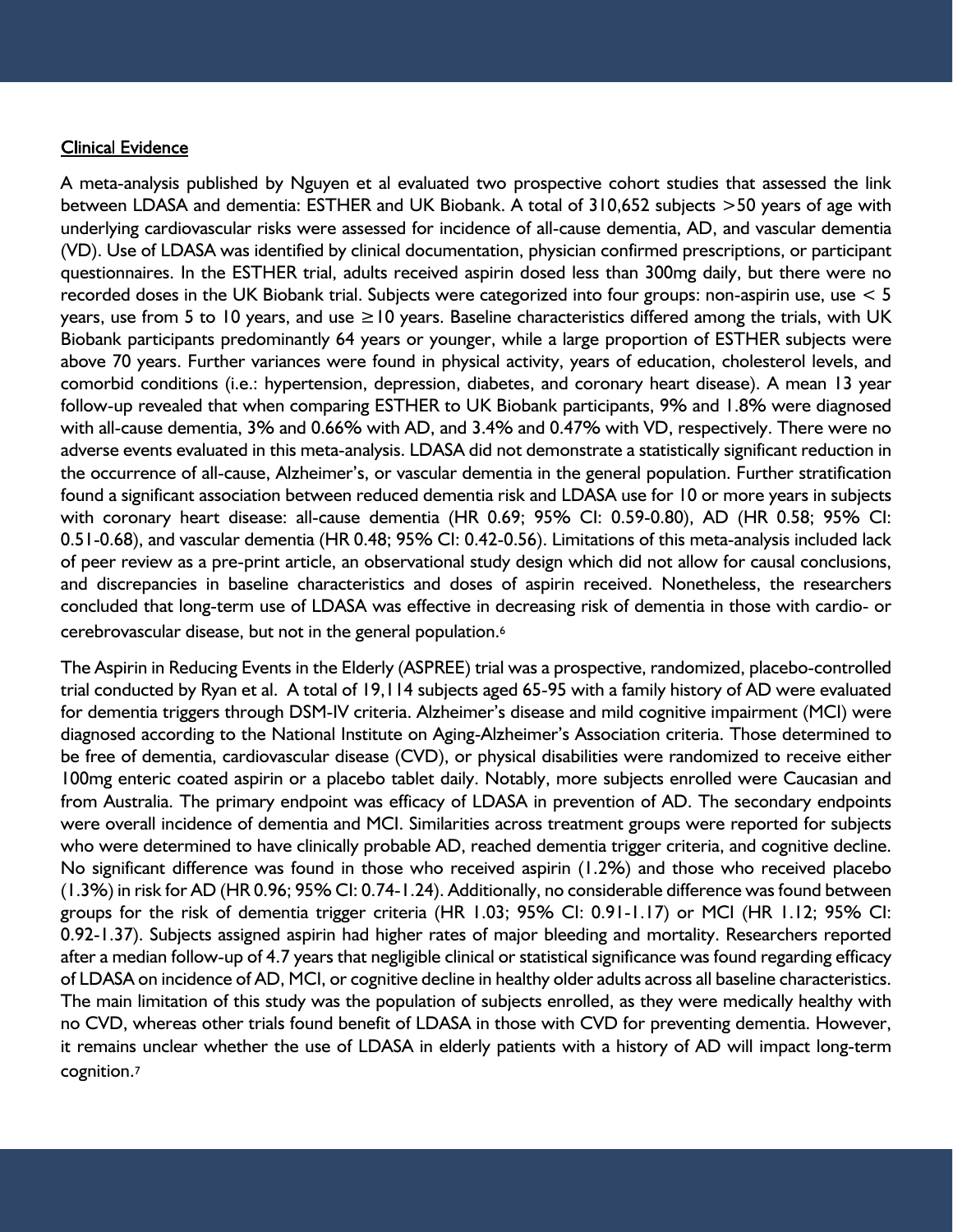A systematic review and meta-analysis of 36,196 subjects across eight studies was conducted by Veronese et al to compare LDASA (< 300 mg/day) to omitted aspirin therapy on cognition in participants deemed dementia-free at baseline. The primary outcome for randomized controlled trials (RCT) was the change from baseline in cognitive tests using the Mini-Mental State Examination (MMSE) and for longitudinal observational studies, the incidence of dementia or cognitive impairment. Baseline demographics found a mean age of 66, more females enrolled (63%), and participants primarily residing in Europe or the United States with a median follow-up time of six years. Three RCTs found no difference in cognitive test scores. Two of the three studies did not find variances in memory; however, did yield slight improvements in executive function and fluency test results in those receiving LDASA, although this was not statistically significant. Additionally, the results of the five observational studies revealed no significant association between aspirin use and dementia or cognitive impairment onset. Of these, three studies found lower dementia risk from baseline to follow-up when compared to two studies looking at cognitive impairment as the outcome. Nonetheless, the association between LDASA and reduction in cognitive outcomes was not significant overall. There was a higher incidence of gastrointestinal side effects in those receiving aspirin (15.2%) and there were fewer participants in the RCTs that completed LDASA therapy compared to the control group (69.9% vs. 75.9%,  $p=0.005$ ). Limitations of this study included undetermined length of aspirin use prior to the study, adherence, and lack of use of a propensity score for observational studies. These limitations lend to the inability to make a conclusion about the long-term effects of LDASA for cognitive test scores, cognitive impairment, and dementia incidence.<sup>8</sup>

#### Conclusion

Evidence to support the use of LDASA for reducing dementia risk is limited based on the meta-analyses and clinical research. However, one study identified benefit of aspirin use in those with pre-existing cardiovascular disease. It was found that those receiving LDASA had higher rates of gastrointestinal side effects, bleeding, and mortality. Future research could provide guidance and better understanding of dementia risks with long-term LDASA use in those with CVD. It is possible that the pathological changes associated with dementia may occur well before symptom onset and that aspirin may be unable to counter cognitive decline after the diagnosis of dementia is made. LDASA may prolong the progression of dementia in individuals with CVD if initiated at an earlier age and continued for more than ten years. Currently, there is very limited clinical evidence to support recommending LDASA for reducing dementia risk in adults.